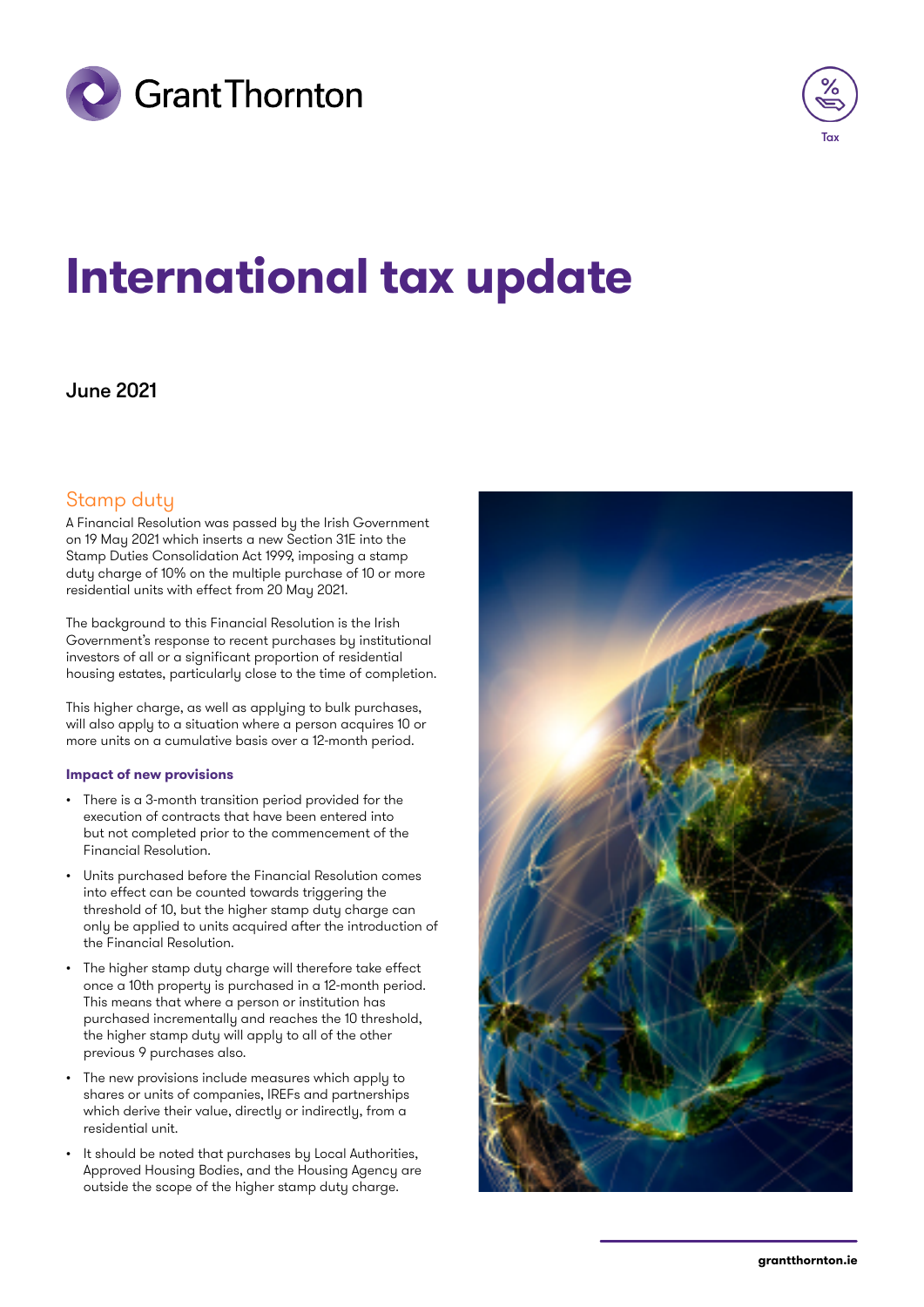# Economic recovery plan and COVID-19 supports

On 1 June 2021, the Irish Government launched the Economic Recovery Plan, which included and extension of existing supports and further supports to provide support to businesses as they re-open and resume normal trading. These include:

**Employment Wage Subsidy Scheme (EWSS)** will be extended from 30 June until 31 December 2021. The current enhanced payment rates will be maintained for July, August, and September (Quarter 3). The time-period for assessment will be expanded from the current 6-month period of assessment to a full 12-month period. In addition, the question of an employer contribution to employee wages under the scheme will be considered for Quarter 4.

**Covid Restrictions Support Scheme (CRSS)** will be extended from 30 June until 31 December 2021 and provide additional support to businesses upon re-opening. An enhanced restart payment is intended to incentivise businesses to exit the scheme and return to trading as early as possible.

A new additional **Business Resumption Support Scheme (BRSS)** for businesses with reduced turnover because of public health restrictions will be implemented in September 2021. Further operational details of the scheme are to be announced.

The **Debt Warehousing Scheme** will be extended to the end of 2021 for all eligible taxpayers, with an interest-free period during 2022, and to include overpayments of EWSS in the scheme. COVID-19 related liabilities will then fall to be paid from 1 January 2023.

**Reduced rate of VAT of 9%** which applies on a temporary basis to hospitality and tourism related goods and services will be extended until 1 September 2022.

The above measures are a welcome announcement and will support cash-flow as trading resumes for the initial months as restrictions are lifted.

## Anti-hybrid mismatch rules

As required by the EU Anti-Tax Avoidance Directive (ATAD), Finance Act 2019 introduced wide ranging anti-hybrid mismatch rules into Irish domestic tax legislation. These provisions apply in respect of all payments made or arising on or after 1 January 2020. Recent changes introduced in Finance Act 2020 in relation to the operation of the provisions have now been incorporated into Revenue's updated guidance on the provisions

Revenue's guidance on the Anti-Hybrid Rules Manual has been updated to include guidance in relation to:

- amendments made by Finance Act 2020 to how the antihybrid rules apply to worldwide systems of taxation,
- key terms used in the anti-hybrid rules such as 'payee', 'reasonable to consider' and 'associated enterprise'; and
- the 'imported mismatch' rule;

The rules are in effect since 1 January 2020 for all Irish companies irrespective of their accounting year end. It is therefore critical that Irish companies consider their current and future arrangements with associated enterprises in the context of these Anti-Hybrid Mismatch rules.

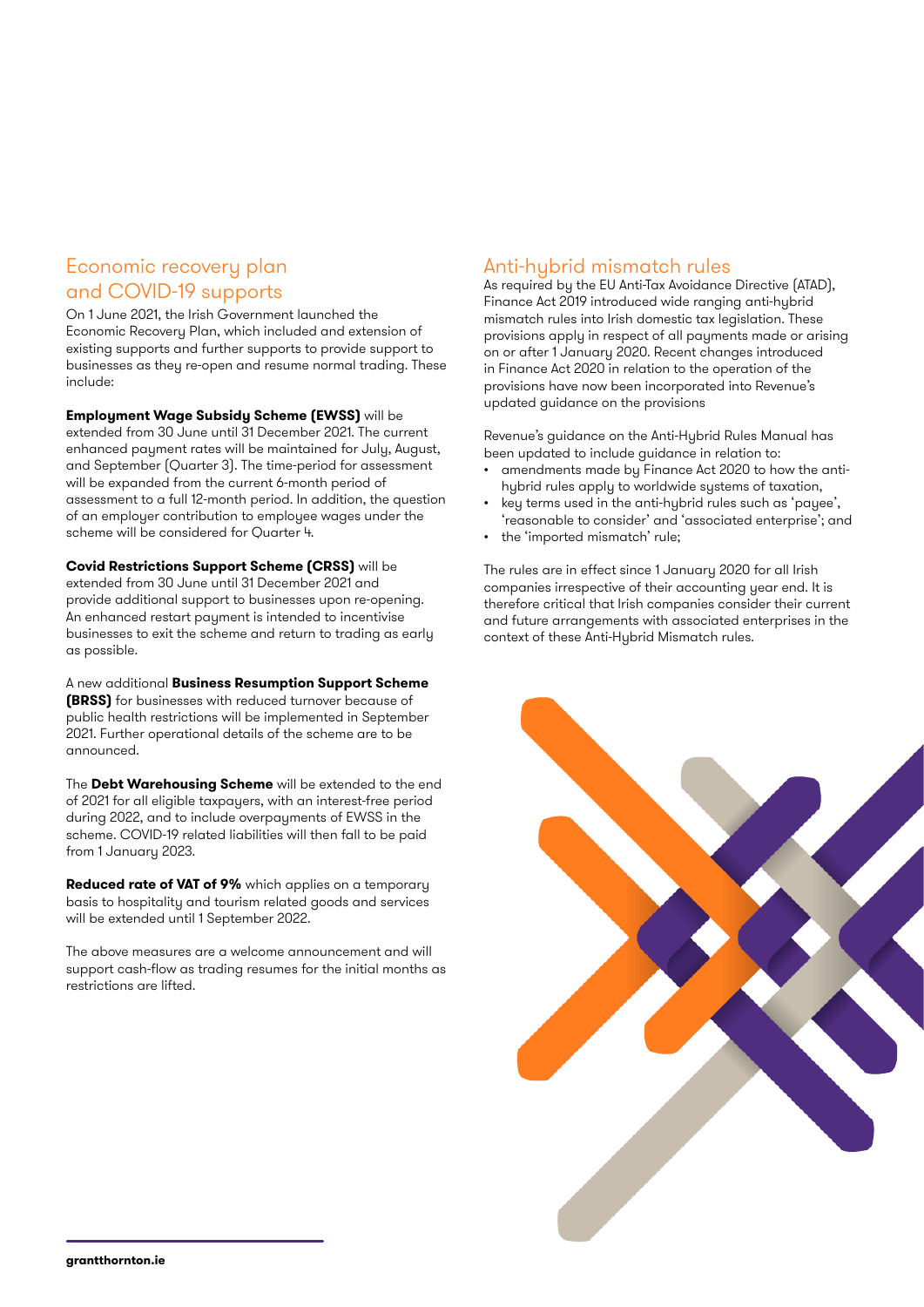# Research and development tax credit updates

Revenue have published the long–awaited updates to their Research and Development (R&D) guidelines covering the treatment of rental expenditure

R&D guidelines which issued on 1 July 2020, stated that 'Rent is expenditure on a building or structure and is excluded from being expenditure on research and development by section 766(1)(a) TCA 1997.' Previously, in our experience Revenue would have accepted the inclusion of rent when included in the same manner as other overheads, i.e. where a just and reasonable apportionment has been used. Clarity was sought from Revenue on their position on rent and also on the application of this position to historic and new claims for R&D tax relief.

## **Latest position**

In these latest updates, Revenue's stated view is that in 'many cases expenditure incurred on renting a space or facility, which is used by a company to carry on an R&D activity, may be expenditure that is incurred 'for the purposes of', or 'in connection with', the R&D activity but will not constitute expenditure incurred wholly and exclusively in the carrying on of the R&D activity'. According to the Revenue update, the eligibility of rental expenditure for relief will depend on the 'extent to which it is incurred wholly and exclusively in the carrying on of the R&D activities'.

In certain scenarios, rental expenditure may be included as part of an R&D tax relief claim. In cases where a building is rented, which is 'integral to the carrying on' of R&D activities, rent may be treated as an allowable expense, such as renting a specialist laboratory required purely for carrying out the R&D activity. On the other hand, if a company rents a warehouse or office space where R&D activities happen, the rent will not be treated as eligible expenditure.

While Revenue maintain their position on the treatment of rent and this is disappointing, we understand from communications we have had with Revenue that this position will only apply for accounting periods commencing from 1 July 2020. We expect that Revenue will not examine R&D claims retrospectively for the inclusion of rent.

#### **Treatment of TWSS and EWSS**

All subsidy amounts received by companies under the TWSS and EWSS are considered State support and therefore such amounts will reduce the qualifying eligible expenditure. Therefore, businesses should identify TWSS and EWSS subsidy amounts received for staff working on R&D tax relief projects and reduce their qualifying R&D tax relief expenditure accordingly.

## **Early payment of cash instalments due in 2021**

Revenue also provided separate guidance on their website on the early payment of cash instalments due in 2021. Repayable R&D tax credits are not typically available until at least nine months after the end of the company's accounting period. However, given the exceptional circumstances due to COVID-19 Revenue will expedite the payment of any instalment of excess R&D tax credit that is due to be paid in 2021 i.e. the 1st instalment of 2020, 2nd instalment of 2019 and 3rd instalment of 2018

To avail of this early payment, a claim must be made to Revenue, and at the time of the claim, the corporation tax return for the accounting period ending in 2020 and for accounting periods ending up to March 2021, must be filed with Revenue. Claims will be subject to Revenue checks.

#### **Impact of the measure**

Companies should review their research and development claims to ensure that they take account of the updated guidance in relation to rental expenses and also where TWSS or EWSS claims have been made.

## Employer share awards

Finance Act 2020 introduced a mandatory reporting obligation on employers, essentially this means that reporting by employers is extended to include share awards given in the form of cash equivalents, or where a discount on shares is provided, to employees. Revenue confirmed that the new electronic form, known as the Employer's Share Awards (ESA) return will be available during June 2021.

The deadline for the 2020 ESA return is 31 August 2021

### **Updates to ESA return**

The statutory deadline for reporting share scheme information using the existing electronic returns KEEP1, RSS1, ESS1 is 31 March following the relevant tax year. This 31 March deadline remains and also applies to the new ESA return. However, as this new ESA return was not available in advance of 31 March 2021, the deadline for the 2020 ESA return is 31 August 2021.

For subsequent tax years the deadline for filing the ESA return will also be 31 March of the following the relevant tax year i.e. for 2021 the deadline for ESA returns will be 31 March 2022.

This new electronic form will be completed by employers who are required to report certain share based remuneration electronically to Revenue.

According to Revenue the format of the new ESA return will be similar to the existing KEEP1, RSS1 and ESS1 electronic return. Essentially this is a pre-formatted spreadsheet which can be uploaded through Revenue Online Service (ROS). We expect the new ESA return will be available during June 2021.

#### **Impact of the measure**

Failure to comply with the mandatory electronic reporting obligation can result in monetary penalties. Employers should review any existing ESA's in line with the reporting requirements and ensure that information for ESA's is readily available in time for the filing deadline.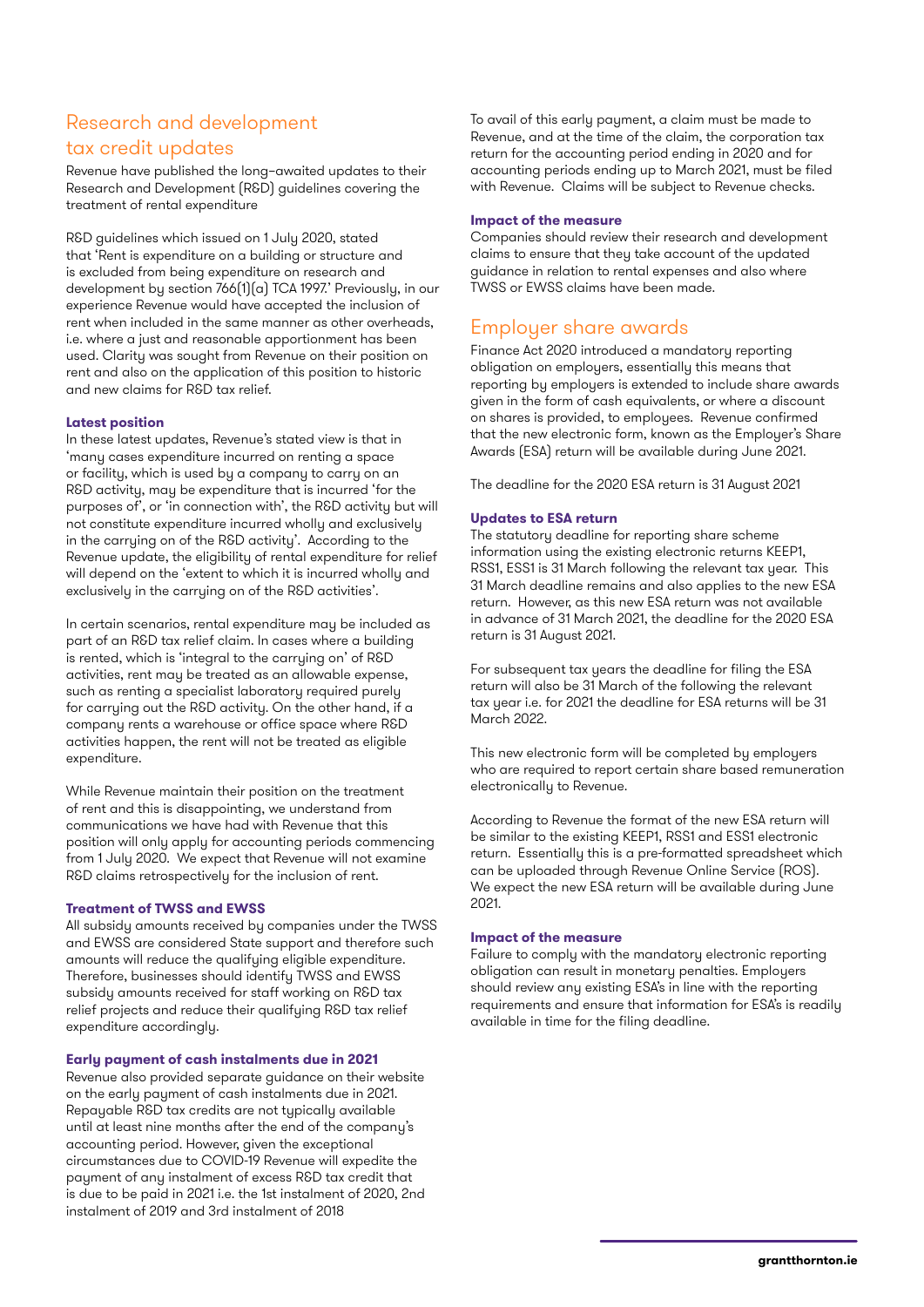# **Indirect tax update**

As the implementation date of the European Union's e-commerce VAT package is fast approaching on 1 July 2021, it is opportune to consider how this may impact on cross border e-commerce transactions entered into by your business.

The purpose of these changes and modernisation of the EU VAT system is that businesses should benefit from a substantial reduction in cross-border VAT compliance costs which will facilitate greater international trade.

The changes contained in the package will have a significant impact for any business which is selling goods and/or services to consumers across the EU. The changes also affect businesses operating electronic interfaces such as online marketplaces or platforms facilitating such sales where the value of goods is below €150.

Further details are available in our slides and recent webinar.

## **[Watch now](https://www.grantthornton.ie/insights/webinars/vat-e-commerce-changes-from-1-july-2021/.)**